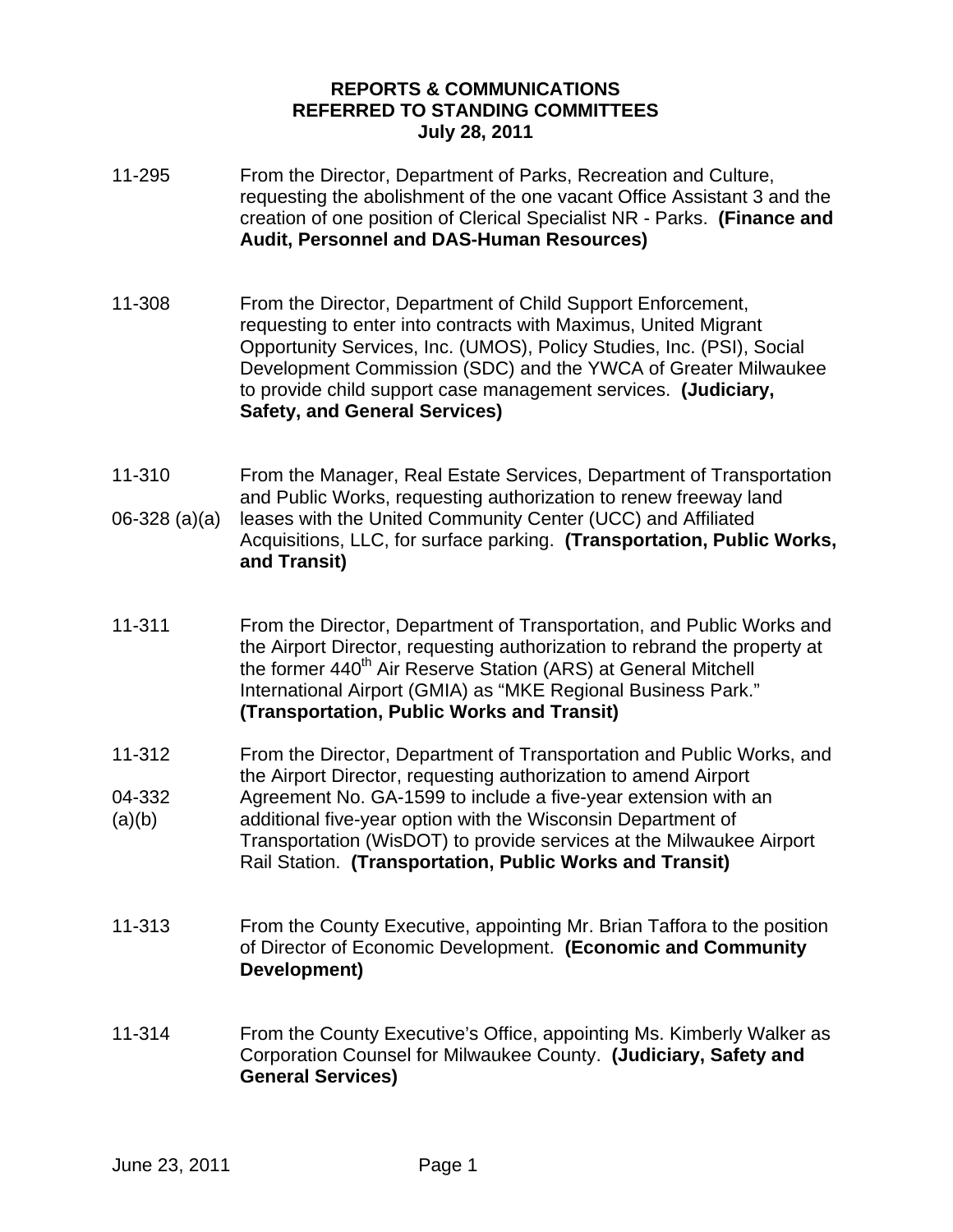- 11-315 From the Director, Department of Transportation and Public Works, requesting approval of the required Milwaukee County Compliance Maintenance Annual Report (CMAR) for 2010 for Milwaukee County's wastewater collection system under Wisconsin Code NR 208. **(Parks, Energy and Environment)**
- 08-467 From the Interim Director, Department of Health and Human Services,
- $(a)(c)$ requesting authorization to increase the 2009 Professional Services
- 11-318 Contract with the Medical College of Wisconsin for Emergency Medical Services (EMS) clinical oversight. **(Health and Human Needs)**
- 11-319 From the Interim Director, Department of Health and Human Services, requesting creation of six (6) Human Services Worker pool positions for the Disabilities Services Division and the Delinquency and Court Services Division. **(Finance and Audit, Personnel and DAS-Human Resources)**
- 11-320 From the Interim Director, Department of Health and Human Services, requesting authorization to use 2010 Behavioral Health Division Capital Budget project funding for patient furniture. **(Health and Human Needs and Finance and Audit)**
- 10-440 (a)(b) 11-321 From the Interim Director, Department of Health and Human Services, requesting authorization to extend and increase the 2011 Professional Services Contract with Critical Management Solutions (CMS). **(Health and Human Needs)**
- 11-323 From the Office of the Sheriff, requesting authorization to apply for and accept Edward Byrne Memorial Justice Assistance Grant funds for Federal Fiscal Year 2011 and that a separate trust fund be established to deposit the grant monies. **(Judiciary, Safety and General Services)**
- 11-325 From the Interim Director, Department of Health and Human Services, requesting authorization to provide HOME funds to Jewish Family Services to construct housing for low income seniors. **(Economic and Community Development)**
- 11-326 From the County Executive, appointing Mr. Jim Sullivan to the position of Child Support Enforcement for Milwaukee County. **(Judiciary, Safety and General Services)**
- 11-327 From the Interim Director, Department of Health and Human Services, requesting authorization to allocate \$272,000 of financing from the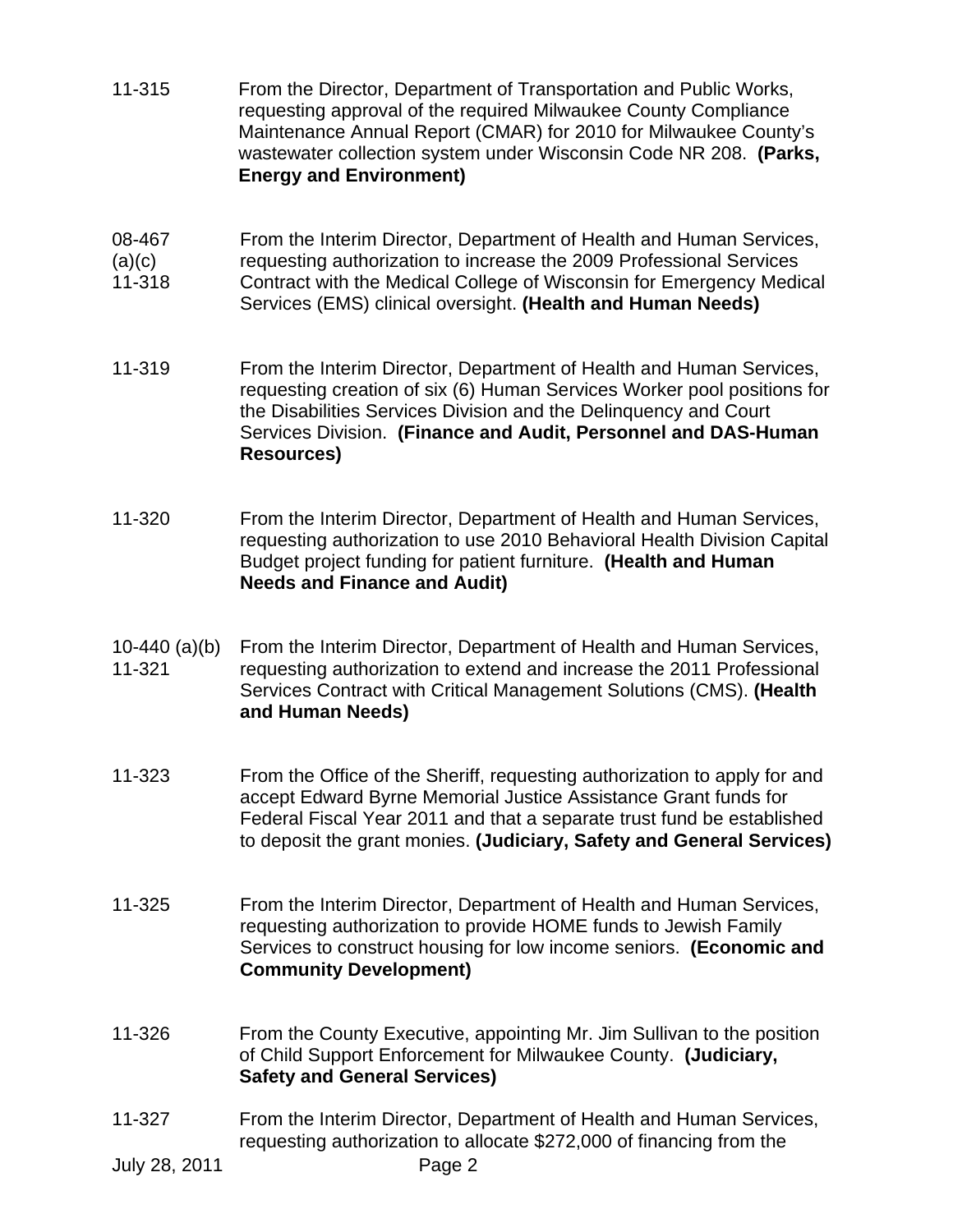County Special Needs Housing Trust Fund to the Milwaukee Center for Independence for the supportive housing development to be known as Highland Commons. **(Economic and Community Development, Health and Human Needs, and Finance and Audit)** 

- 11-328 From the Interim Directors, Department of Health and Human Services and Human Resources, requesting authorization to undertake position and other actions to reduce critical and persistent vacancies and increase the retention rate in key psychiatry and psychology positions at the Behavioral Health Division. **(Health and Human Needs, Finance and Audit, Personnel and DAS-Human Resources)**
- 11-330 10-290(a) From the Director of Audit and the Fiscal and Budget Analyst, requesting that the privatization initiatives checklist be added to the Milwaukee County Administrative Manual pertaining to recommendations from the audit on "Saving from BHD Food Service Privatization Fall Short of Expectations but Remain Substantial" (File No. 10-290). **(Health & Human Needs and Finance & Audit)**
- 11-331 From the County Executive, appointing Jung Kwak, PhD, MSW, to serve on the Care Management Organization (CMO) Governing Board to fill the vacancy previously held by Ed Hida for a term expiring August 31, 2013. **(Health and Human Needs)**
- 11-333 From the County Executive, appointing Joanne Lipo Zovic, JD, to serve on the Care Management Organization (CMO) Governing Board to fill the vacancy previously held by Pat Towers for a term expiring August 31, 2013. **(Health and Human Needs)**
- 11-334 From the County Executive, appointing Ms. Maria Ledger to the position of Director of the Department of Family Care for Milwaukee County. **(Health and Human Needs)**
- 11-340 From the Director, Department of Parks, Recreation and Culture, requesting authorization to execute and enter into a new lease agreement with the Franklin Little League, Inc. for certain real property in the City of Franklin to all the Little League to continue providing its baseball programming activities. **(Parks, Energy and Environment)**
- 11-341 From the Director, Department of Parks, Recreation and Culture, requesting authorization to submit a 2011 Recreational Boating Facilities (RFB) grant application. **(Parks, Energy and Environment)**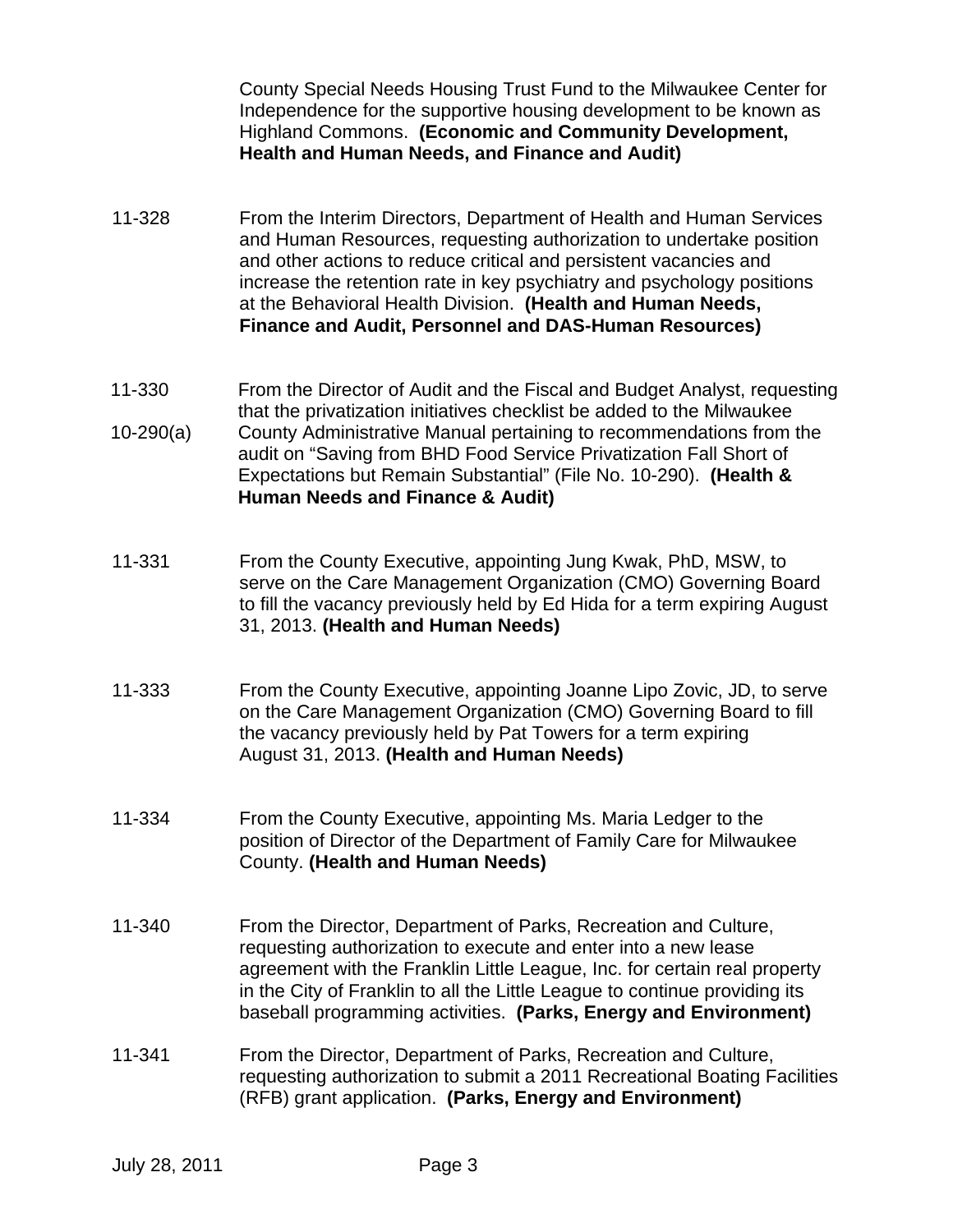- 11-343 From the Interim Director, Department of Family Care (DFC), requesting authorization to enter into a Professional Services Contract with Dr. Sara Nolan for medical consultant services to be provided in 2011 with vendor service fees not to exceed \$100,000 in 2011 with an option to renew for one additional year, 2012, upon satisfactory performance and at the sole discretion of the DFC Director upon the same terms and conditions. **(Health and Human Needs)**
- 11-344 09-451 (a)(a) From the Interim Director, Department of Family Care, requesting authorization to extend for one additional year, 2012, a Professional Services Contract with the Milwaukee Center for Independence, Inc. (MCFI) for Best Practice Quality Review Services. **(Health and Human Needs)**
- 11-346 From the Interim Director, Division of Employee Benefits, requesting authorization to execute a contract extension with UnitedHealthcare for Third Party Administrative (TPA) services for Milwaukee County's medical plan effective January 1, 2012. **(Finance and Audit and Personnel)**
- 11-348 From the Capital Finance Manager, recommending approval of the \$272,000 grant from Milwaukee County's Special Needs Housing Program (SNHP) for the Highland Commons Project in West Allis to the Milwaukee Center for Independence to provide fifty permanent supportive housing units for Milwaukee County Behavioral Health clients. **(Economic and Community Development, Health and Human Needs, and Finance and Audit.)**
- 11-349 From the Interim Fiscal and Budget Administrator, submitting a due diligence report for the Department of Parks, Recreation and Culture to enter into an agreement with the Philippine Cultural and Civic Center Foundation, Inc. for the lease of certain portions of the Zablocki Park Pavilion. **((Parks, Energy and Environment)**

11-350 From the Director, Department of Parks, Recreation, and Culture, requesting authorization to create of 8 Seasonal Park Patrol positions. **(Finance and Audit and Personnel, the Department of Administrative Services, and Division of Human Resources)** 

11-352 From the Director, Department of Parks, Recreation and Culture, requesting authorization to double fill the position of Ironworker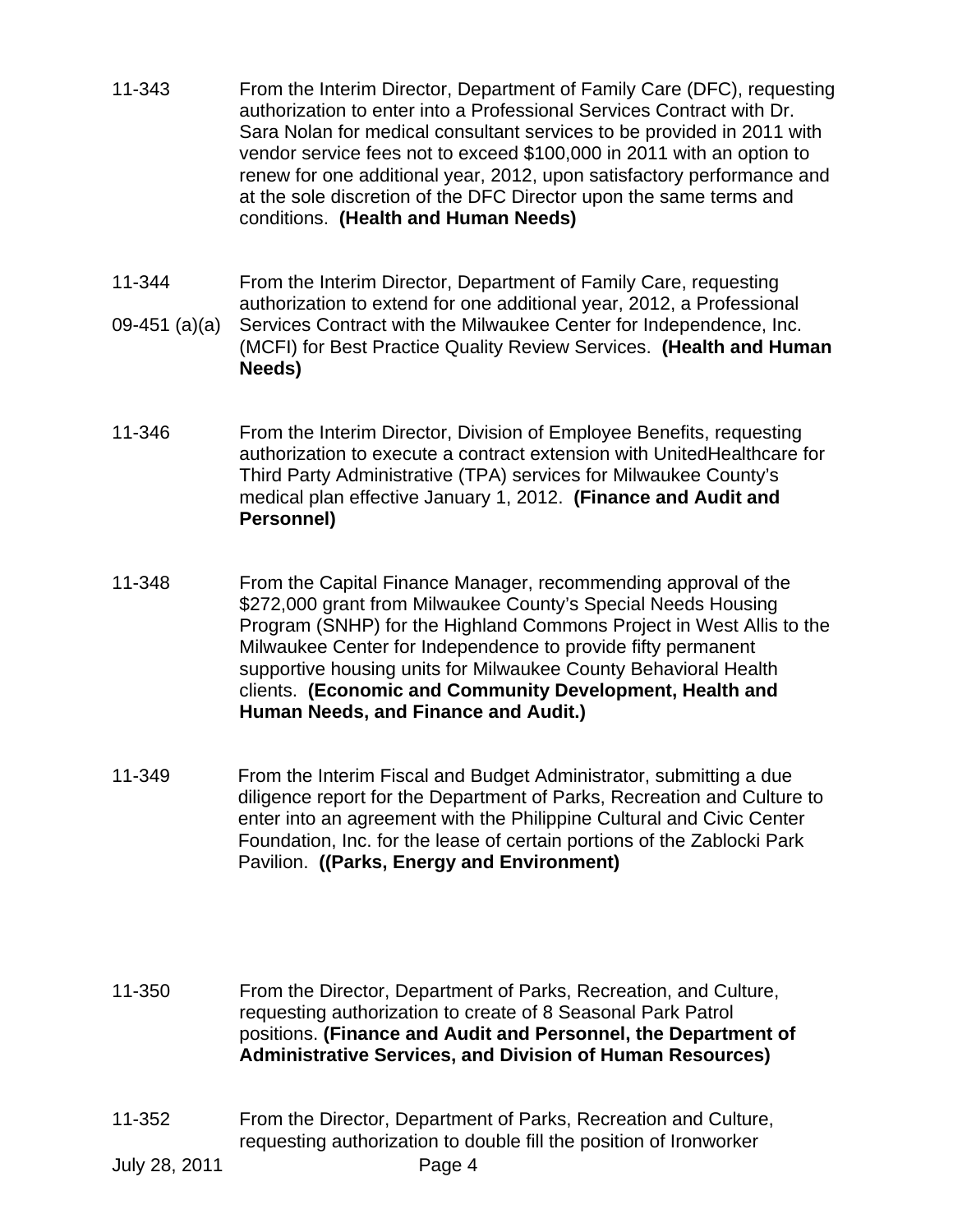Supervisor (Title Code 26370) (Pay Range 5104) for approximately 14 weeks in late 2011. **(Personnel)**

- 11-355 From the Director, Department of Parks, Recreation and Culture, requesting authorization to submit grant applications for the Estabrook Dam. **(Parks, Energy and Environment)**
- 11-356 From the Director, Department of Parks, Recreation and Culture, requesting authorization to submit a 2011 North American Wetlands Conservation Act grant application. **(Parks, Energy and Environment)**
- 11-359 From the Interim Director, Human Resources, requesting authorization to extend the Temporary Assignment to a Higher Classification (TAHC) for Jeffrey Baudry for the position of Chief of Recreation and Business Operations, until June 25, 2011. **(Personnel)**
- 11-360 From the Interim Director, Human Resources, requesting authorization to extend the Temporary Assignment to a Higher Classification (TAHC) for Gerald Schroeder for the position of Director of the Division of Employee Benefits, Department of Administrative Services, until July 29, 2011. **(Personnel)**
- 11-361 From the Interim Director, Human Resources, requesting authorization to extend the Temporary Assignment to a Higher Classification (TAHC) for Marian Ninneman for the position of Employee Retirement System Manager, Human Resources, Department of Administrative Services, until such time as an appointment is made to fill the position. **(Personnel)**
- 11-365 From the County Executive reappointing Mr. Paul Ziehler to the Milwaukee County Federated Library System Board. Mr. Ziehler represents a citizen member and his term will expire on December 31, 2011. **(Confirmation)**
- 11-366 From the County Executive reappointing Supervisor Patricia Jursik to the Milwaukee County Federated Library System Board, for a term expiring December 31, 2013. **(Confirmation)**
- 11-367 From the County Executive reappointing Ms. Sue Breier to the Milwaukee County Federated Library System Board. Ms. Breier is filling the citizen member vacancy on the Board, and her term will expire on December 31, 2013. **(Confirmation)**